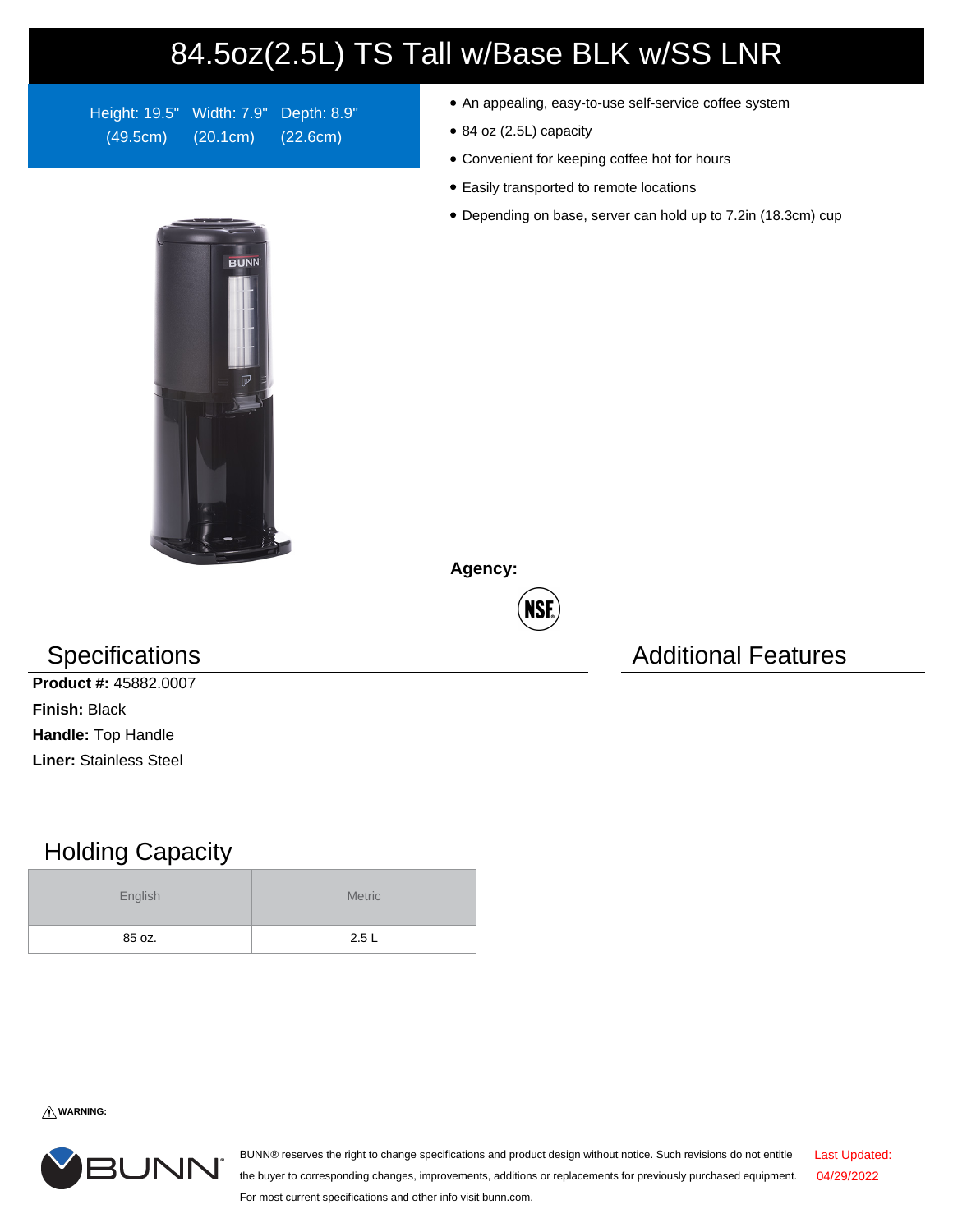









| Unit          |          |         | Shipping |            |            |          |           |                         |
|---------------|----------|---------|----------|------------|------------|----------|-----------|-------------------------|
|               | Height   | Width   | Depth    | Height     | Width      | Depth    | Weight    | Volume                  |
| English       | 19.5 in. | 7.9 in. | 8.9 in.  | $15.1$ in. | $10.1$ in. | 18.4 in. | 6.400 lbs | $1.628$ ft <sup>3</sup> |
| <b>Metric</b> | 49.5 cm  | 20.1 cm | 22.6 cm  | 38.4 cm    | 25.7 cm    | 46.7 cm  | 2.903 kgs | $0.046 \text{ m}^3$     |



BUNN® reserves the right to change specifications and product design without notice. Such revisions do not entitle the buyer to corresponding changes, improvements, additions or replacements for previously purchased equipment. For most current specifications and other info visit bunn.com.

Last Updated: 04/29/2022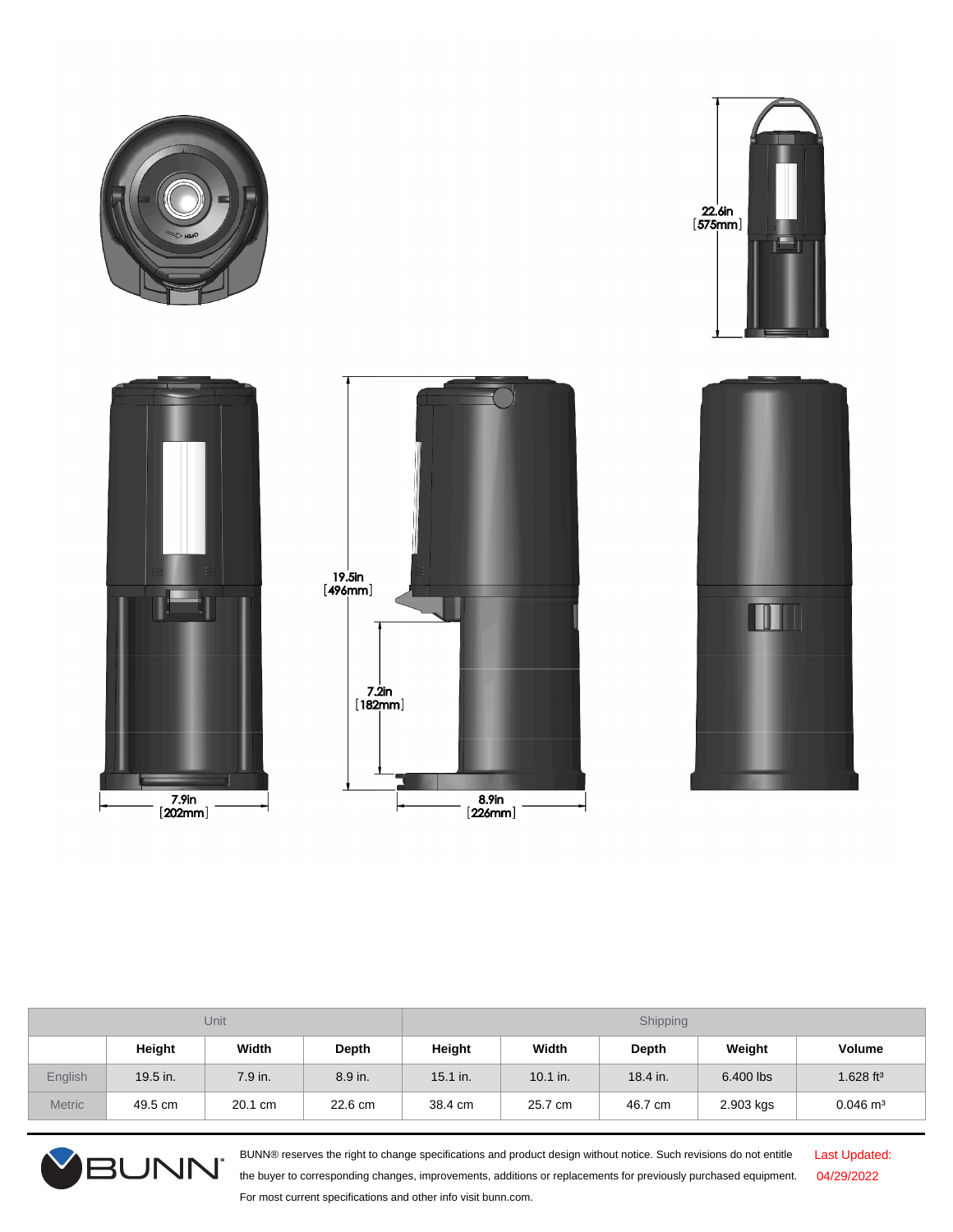\*Related Products selections are currently unavailable. Please contact your sales representative to find out more information.\*



BUNN® reserves the right to change specifications and product design without notice. Such revisions do not entitle the buyer to corresponding changes, improvements, additions or replacements for previously purchased equipment. For most current specifications and other info visit bunn.com. Last Updated: 04/29/2022